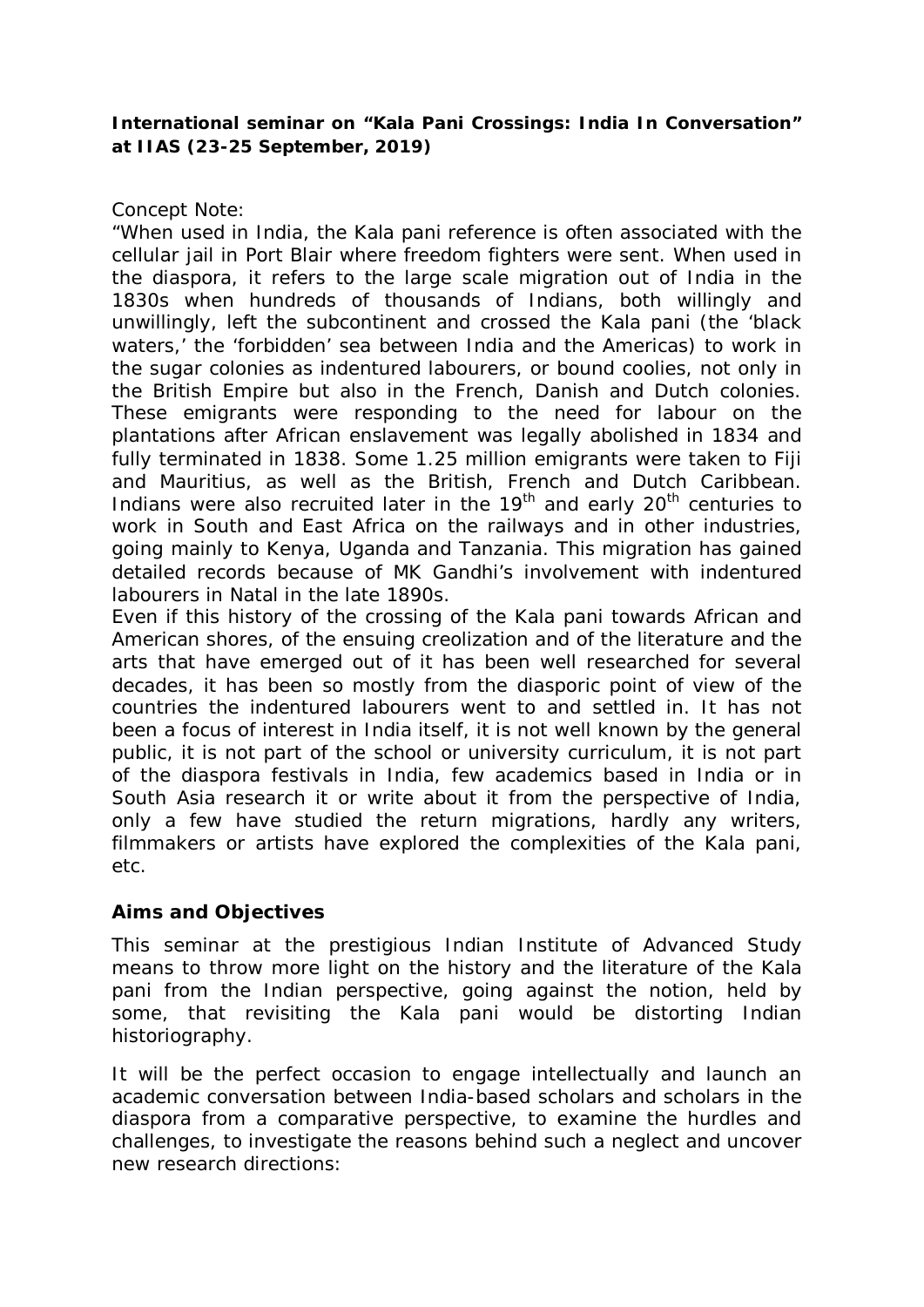- why is it important today to open those pages of history again, not only from the point of view of the diaspora but also from the perspective of India?
- what are the specific conditions in which Indians left?
- how can these chapters of individual histories and mythologies be reclaimed from the colonial versions?
- the diaspora that has emerged out of the Kala Pani migrations is today the agents of soft power for India as well as the gateway for India in several regions of the Pacific and the Caribbean: how important is it for India to identify with this history as much as the diaspora does? what can be gained from such a revisiting? what's in there for India?
- what could be the impact of such a reclaiming on the present-day relationships between India and its diaspora? Is it likely to boost or complicate the existing relationships?

## **Significance of the seminar**

Such a seminar will encourage an academic conversation between Indiabased scholars and scholars in the diaspora that has never happened in India; it will revisit the historiography and how such crucial history has been constructed on both sides of the Indian Ocean.

Many internationally known scholars have been thinking along those lines even though they have been focusing on the diasporic dimension of the Kala Pani crossings, but the conversation has never happened in India and never from India's perspective. With such a seminar a think tank could be constituted, thus enabling the stretching of our multidisciplinary perspectives.

The seminar will also be significant in the way it will bring together prestigious scholars based in India and of the Diaspora."

An International Seminar on "*Kala Pani Crossings: India in Conversation*" was organized at IIAS from 20-22 May, 2019. *Shri Ashutosh Bhardwaj, Fellow, IIAS, Shimla and* Dr Judith Misrahi-Barak, Associate Professor, University Paul-Valery Montpellier 3, France were the convener of this seminar. The welcome address was delivered by Professor C.L. Gupta, Vice Chairman, Governing Body, IIAS. The introductory remarks was given by Shri Ashutosh Bhardwaj, Convener of the seminar. Vote of thanks was given by Col. Vijay K. Tiwari, Secretary, IIAS.

Participants: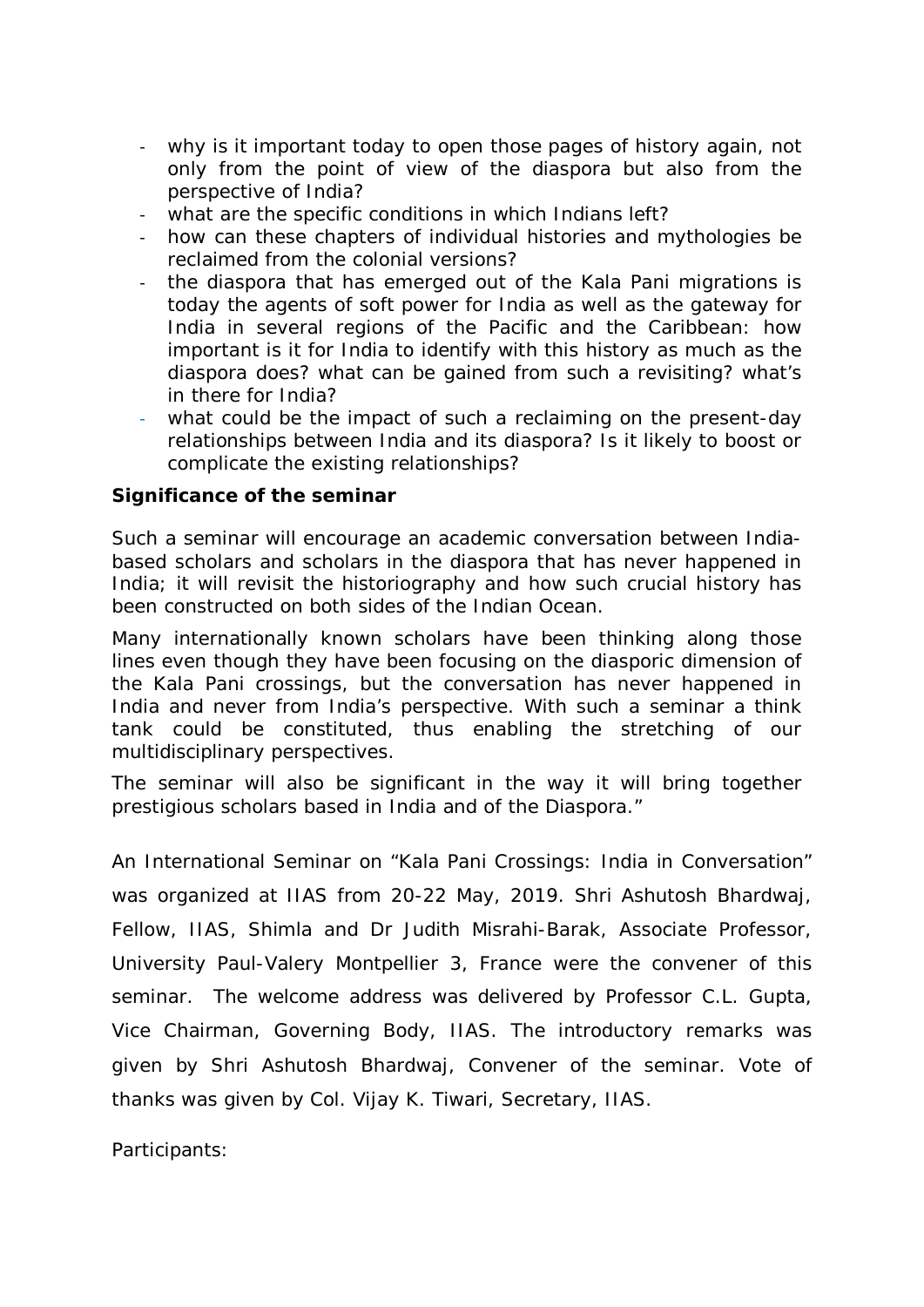- Professor T. Vijay Kumar, Department of English, Osmania University, Hyderabad
- Professor Kusum Aggarwal, Professor of French and Francophone Literature, University of Delhi
- Dr. Arnab Kumar Sinha, Department of English, Culture Studies, University of Burdwan, Burdwan
- Dr. Vinod Verma, Associate Professor, English, Maharaja Agrasen College, University of Delhi
- Dr. Nandini Dhar, Associate Professor of Literary Studies at OP Jindal Global University, Haryana
- Shri Abhishek Saurab, Research Scholar, Department of Hindi, Jawaharlal Nehru University, New Delhi
- Shri Anirban Banerjee, M.Phil Scholar, UGC Junior Research Fellow, Department of English & Culture Studies, University of Burdwan, Burdwan
- Ms. Udita Banerjee, M.Phil Scholar, Department of English and Culture Studies, University of Burdwan
- Professor Archana Kumar, Department of English, Banaras Hindu University, Varanasi
- Dr. Amba Pande, Professor in International Studies, Jawaharlal Nehru University, New Delhi
- Professor Himadri Lahiri, Retired Professor, English and Culture Studies, University of Burdwan
- Dr. Issur Rajcoomaree, Department of French Studies, Faculty of Social Sciences & Humanities, University of Mauritius
- Professor Vijaya Lakshmi Rao, Centre for French & Francophone Studies, Jawaharlal Nehru University , New Delhi
- Ms. Suparna Sengupta, Junior Fellow, Nehru Memorial Museum and Library, Delhi
- Dr. Ritu Tyagi, Department of French and Francophone Studies, Pondicherry University, Puduchery
- Ms. Kanchan Dhar, Independent researcher, Pondicherry
- Dr. Joshil K. Abraham, Assistant Professor, English, G. B. Pant Engineering College, GGS Indraprastha University, Delhi
- Dr. Ridhima Tewari, Department of Humanities and Social Sciences, IIT Dharwad, Dharwad
- Dr. Arpit Kothari, Department of English, Manipal University, Jaipur, Rajasthan
- Ms. Deepti Lokesh Arha, Research Scholar, Department of English, Manipal University Jaipur